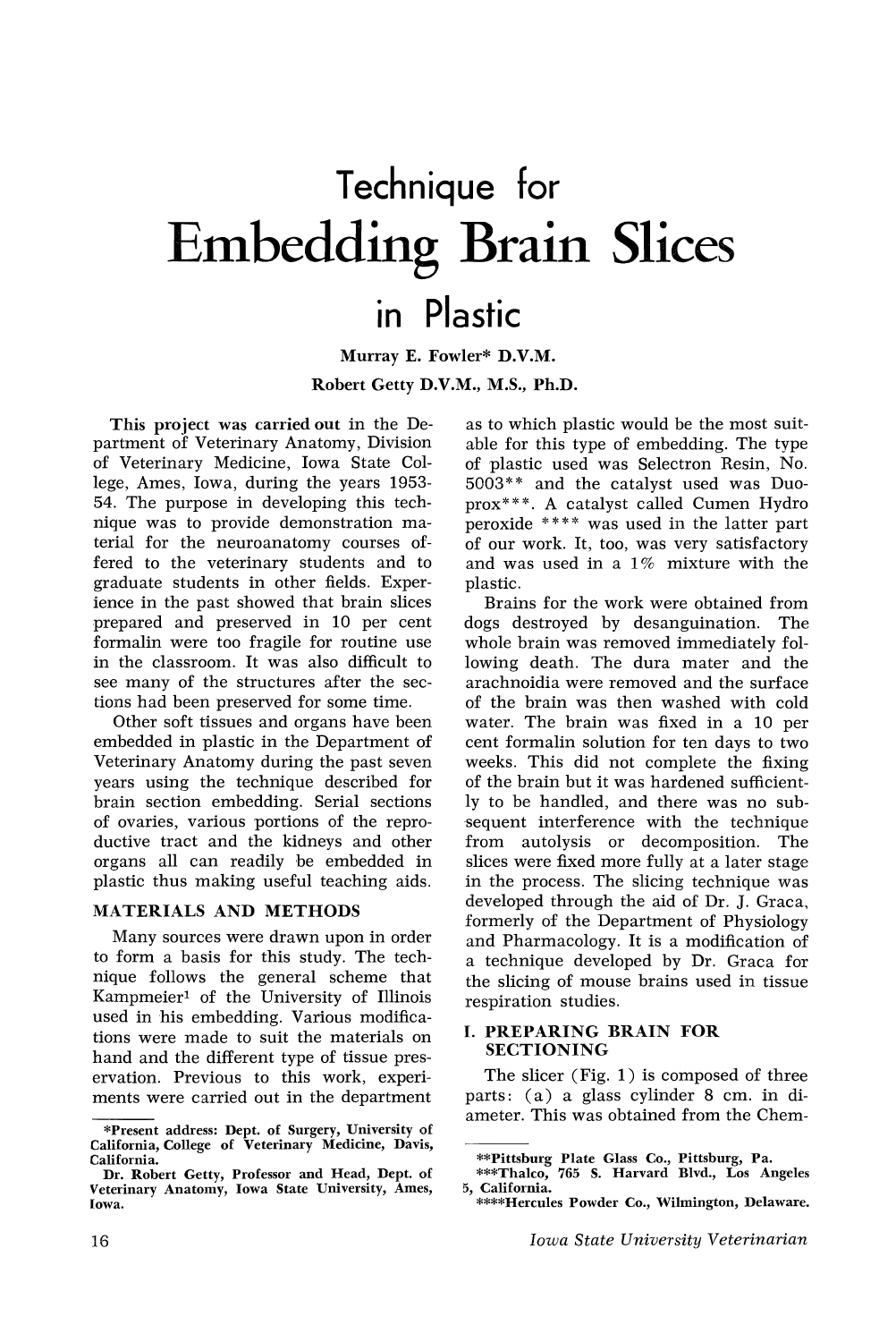

Fig. 1. Glass cylinder slicer.

istry Stores on the campus. Both ends of the cylinder were fired to remove rough edges, and one end was ground in order to provide a square cutting edge. The cylinder was 10 inches in length, but may vary in length;  $(b)$  a wooden plunger, made of a piece of 4" x 4" pine lumber, was turned down on a lathe to the desired diameter, which was slightly less than the inside diameter of the cylinder to allow for free movement. Rings were cut into the plunger on the lathe every .5 cm. Holes were then drilled on opposite sides of the plunger in these rings. Two small finishing nails were used to move up and down in these holes to obtain the desired thickness of the slices. It must be cautioned that the plunger will swell if wet. Therefore, it was found necessary to coat the plunger with paraffin; (c) the third part of the slicer is the knife. Various types of knives were tried, but the most satisfactory was found to be a very thin, doubleedged knife about a foot long.

The slicing was accomplished as fol-

lows: A 2 per cent agar agar solution was prepared and cooled in a water bath to about 40° C. The whole brain was removed from the formalin and rinsed with water. It was then held in place in the cylinder with the medulla downward. The agar was then poured around the brain and the operator held the brain in place until the agar jelled. As soon as the agar would support the brain, the brain, slicer and all were placed in a refrigerator for 30 minutes. Cutting was accomplished by grasping the knife by both ends and pushing away with a diagonal motion, beginning with the tip of the knife and finishing at the hub. The slices were left in place until a number were cut, thus helping to hold the brain and agar in place. As the agar does not penetrate the brain, it was readily peeled off. After the brain was sliced, the sections were again placed in 10 per cent formalin, thus completing the fixing of the tissue. Care must be taken to keep the slices in proper sequence.

#### II. STAINING THE BRAIN SECTIONS

The Berlin blue method, using LeMasurier's modification of Landau-Sincke technique3 was used to stain the macro scopic brain sections. The materials used in the staining process are as follows:

a. Mulligan's phenol solution (4 per cent phenol crystals, 0.5 per cent  $CuSO<sub>4</sub>$ and 0.125 per cent HCL dissolved in distilled water);

b. 1 per cent solution of ferric chloride in distilled water;

c. 1 per cent solution of potassium ferrocyanide in distilled water. These solutions were placed in wide-mouth pint jars with caps.

The staining technique is similar to Kampmeier's with some modifications: A slice is washed in running water for 12-14 hours and is then transferred to distilled water for one hour. This is changed 3 times. After this, it is placed in Mulligan's phenol solution in a quantity sufficient to cover the specimen to a depth of 6-7 cm. for 2 minutes. The slice is now immersed in a large volume of cold tap water for one minute, then in a 1 per cent ferric chloride solution for 5 minutes, and washed in running water for 5 minutes.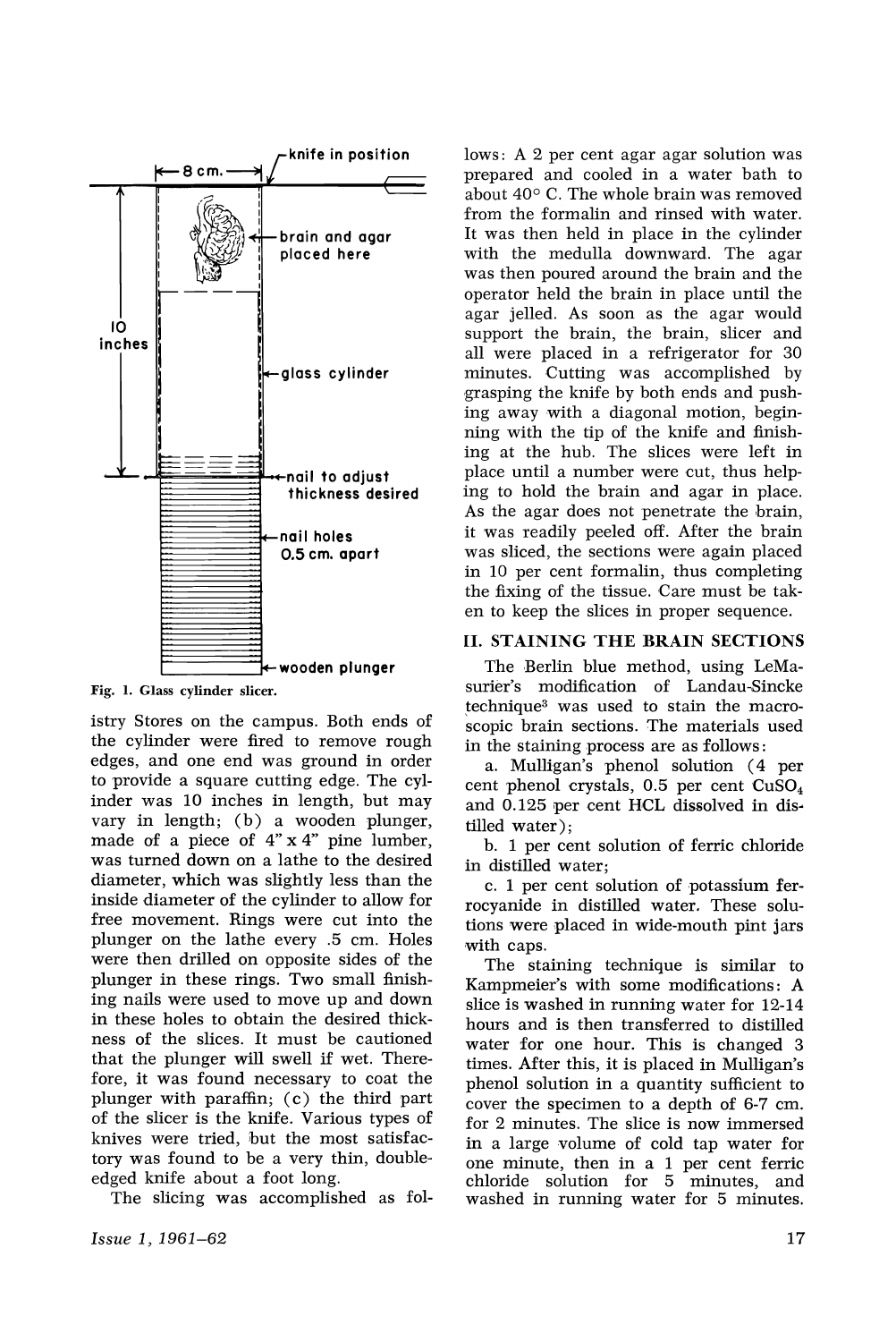Following this it is treated with a 1 per cent solution of potassium ferrocyanide until the desired blue color is attained. This may take 5-8 minutes. After staining is completed the slice should be washed in running tap water for 24 hours and then stored in 10 per cent formalin for at least 24 hours before embedding.

In this study it was found that the last washing process and subsequent storage in formalin produced considerable fading, and it was sometimes necessary to restain the slices. It was found that good contrast between the white and grey matter could be produced by just funning the slices through the process to, and including, the ferric chloride. The grey matter then took on a light tan color.

## **[II.** EMBEDDING BRAIN SECTIONS IN PLASTIC

The container used to hold the liquid plastic and brain was constructed as follows: Window glass was cut into 7 cm. squares for the base of the box, and strips 2.25 cm. wide and 7.2 cm. long were used for the sides. The parts were held together with drafting tape. Upon completion of the block, the tape was removed and the glass was knocked off with a wooden stick. At times, the base layer may prove difficult to remove, and in this case one should use a sharp object to pry it off.

Large amounts of plastic were heated at  $60^\circ$  C. in a paraffin oven. Half-pint milk bottles were used. The proper amount of catalyst to use· with the plastic was discovered by trial and error. We were not able to use the directions of Kampmeier<sup>2</sup>. It is believed that the age of the catalyst or the plastic may affect the results obtained. Our dilutions were 25-30 drops of catalyst to 100 cc. of plastic, as compared to Kampmeier's 4-8 drops per 100 cc. of plastic.

The first base layer. was poured into the box to form a layer .75 cm. thick. This layer was allowed to harden at room temperature for at least 48 hours. However, it can be stored for two weeks before use if protected from dust. It is important that no extraneous material is on this layer, as this is the layer through which the slice will be viewed.

The second or casting layer contains the brain slice. The slice is removed from the formalin and placed between the layers of a paper towel. It is allowed to dry until 110 further moisture can be blotted from it. The surface that is to be viewed is then rubbed with plastic, using a finger. It is then centered in the box and pressed against the base layer. There will be a number of air bubbles formed, but by pressing with the fingers these can be removed. One can see when all the air bubbles are gone by inverting the box and observing through the plastic. As soon as all the air bubbles have been removed, set the box upright and pour the plastic over the slice so that it is slightly covered. Remove any air bubbles that may form in the plastic with a teasing needle or a small probe. Allow this layer to harden 4-8 hours at room temperature.

The third or capping layer can be left clear, as the other layers, or a dark or colored background can be used. In this study, it was found that black gave a desirable contrast. A bioplastic dye was mixed with the plastic just before it was poured. The dye used was Ward's bioplastic color (black)\*. It is important to place enough dye in the plastic to make it jet black; otherwise, a streaking effect may result if there is an insufficient amount of dye. This capping layer is .5 to .75 cm. thick. It is allowed to harden for 24 hours at room temperature. Nothing is placed over the top of this layer; however, it is important all through the process to prevent dust from settling on the plastic.

.One of the authors, Dr. R. Getty, following a discussion with Dr. Kampmeier, learned that the hardening process  $\text{max}$ be speeded up following the use of ultraviolet light. After the base layer has been poured and hardened, the tissue is placed on the base layer and a casting layer is poured. This layer is then exposed to ultra-violet light for about three hours. The light should be about two and one-half feet above the block. An ultra-violet lamp can be purchased at almost any hardware store. After applying the light, allow the

<sup>\*</sup>Ward's Natural Science Establishment, Rochester 3, New York.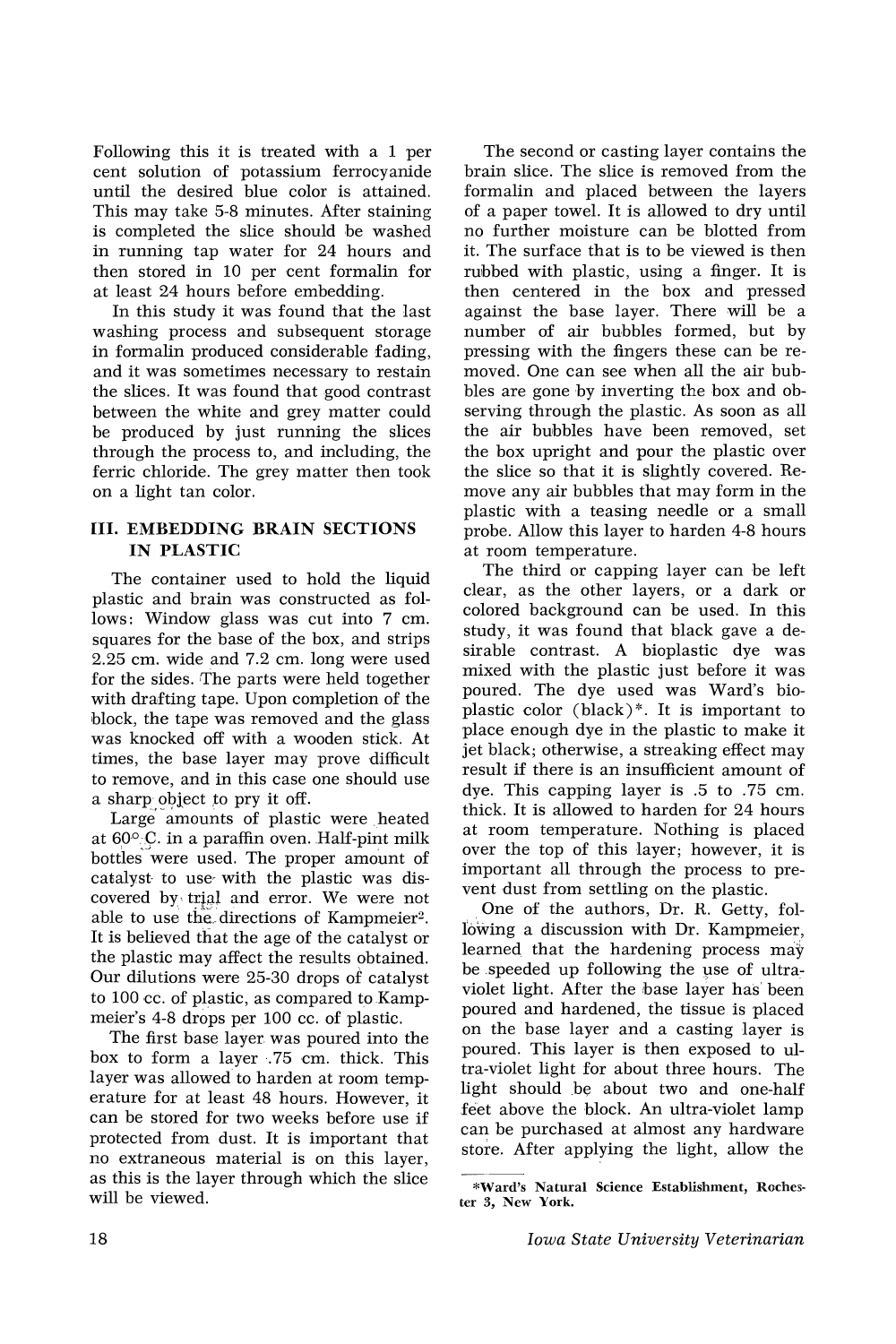casting layer to harden an additional 12-15 hours. Then the capping layer is poured. This layer is exposed to the light for about 6-10 hours depending on the thickness of the layer and the amount of wrinkling that occurs. When the plastic is hardened rapidly with the light, the surface tends to become wavy. This may be prevented to some extent by applying the light at intervals or having the source of light farther from the block. The ultra-violet light gives the free surface a much harder finish than any method discovered by us so far. It may be slightly wavy, but it is completely transparent and does not distort the specimen greatly. We feel that the advantages outweigh the disadvantages. Follow by curing block in an oven at 40°-  $50^{\circ}$  C.

#### DISCUSSION

Reports by other workers frequently state that the plastic will not produce a hard surface unless it is hardened against a smooth object such as glass, wood, or cellophane. However, in this work it was found that after the curing process the black surface was sufficiently hard to allow handling, and since nothing was being viewed through it, there was no need for a smooth, glossy finish.

The following technique should be followed if a hard, smooth surface is desired. After the curing process, which will be described later, the glass box is removed from the block. The edges of the plastic will be raised in a meniscus. Part of this can be cut off with a knife. This must be done upside down so that the particles of<sup>\*\*</sup> plastic do not fall on the soft surface, Then obtain a piece of glass one inch wider and longer than the block and pour a "puddle" of plastic on it containing more catalyst than was used in the block. Invert the block onto this puddle. Frequently, air bubbles are formed which may prove difficult to remove. If, however, one keeps moving the block in back and forth motion the bubbles will work out. Allow this preparation to harden at room temperature for 24 hours, and then place in the curing oven for 24 hours. After the curing, remove the glass plate and cut off the protruding edges of plastic with a saw. The

edges are then sanded and buffed.

The plastic is not completely hardened until it has been cured. This is accomplished by placing the blocks in a paraffin oven at  $40^{\circ}$  to  $50^{\circ}$  C. for 24 hours. It is very important that the temperature does not exceed 50° C., as greater heat tends to cause fading of the stain.

The completed block is removed from the oven and allowed to cool slowly at room temperature. The glass box can then be removed. The edges of the meniscus on the black layer should be cut off and the corners and edges should be sanded or buffed to prevent chipping. Each block should be inscribed with a number designating its position in the series. This may be done by using a sharp dissecting needle and scratching it into the black layer.

Other techniques have been developed. since the original inception of this work4 however it is not the intent of this article to discuss the advantages and disadvantages of various methods but rather describe the method that has been used sat- isfactorily in the department of Veterinary Anatomy at Iowa State University' for the past seven years.

#### SUMMARY

In summary it can be stated that this. article is not written with the intent or thought that it is a completely documented "research article." Rather, it is hoped that the availability of a rather detailed description of the essential steps necessary in embedding soft tissues in plastic may be of use to others interested in this aspect of plastic embedding. Frequently the sec-· and author is asked to present such in- formation by letter and thus the availabil-· ity of reprints describing the steps should expedite the descriptive process.

It should also be stated that the technique described has produced clearly visible, permanent mounts of brain slices which have been used for seven years in routine classwork in neuroanatomy in the Department of Veterinary Anatomy at Iowa State University.

(Continued on page 63) It can also be emphasized that other soft tissues and visceral organs may be embedded in plastic using a similar technique.

*Issue* 1, 1961-62